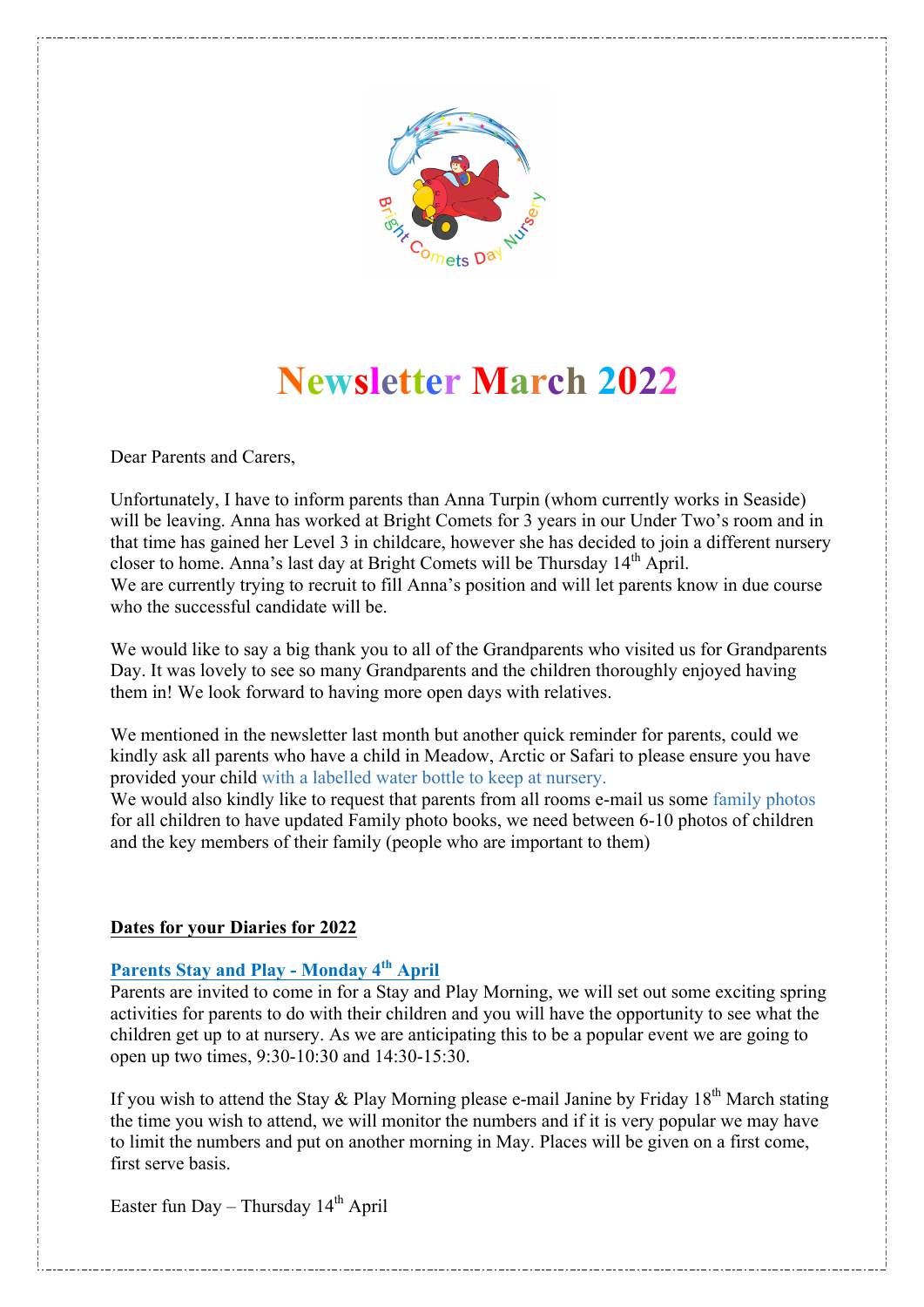Throughout the day the children will be able to take part in a variety of fun Easter activities. In the afternoon we will have an Easter Egg hunt for all of the children to take part if they want to. Why not try some Easter crafts at home and create your own Easter baskets, making Easter bonnets or some Easter baking! – Please be sure to upload these pictures to your child's tapestry.

### **PLEASE BE SURE TO REGUARLY CHECK OUR EVENTS BOARD/FACEBOOK FOR REMINDERS AS WELL AS OUR EVENTS LIST ON OUR WEBSITE**



As it is world book day this month we have found a link that gives tips and advice for reading with your child. **https://www.booktrust.org.uk/books-and-reading/tips-and-advice/reading-tips/**

#### **Gentle Reminders**

Please don't forget to follow our **Facebook** page and **Instagram** for regular updates and news. We would also be very grateful to parents if you could leave us a review.

We would like to respectfully remind you that the nursery closes promptly at **6.00pm** and all children, parents, carers and visitors should have vacated the premises by this time. Should you require verbal feedback on your child's day, please ensure that you arrive in plenty of time to allow you to leave before 6.00pm. This also applies to children who attend half sessions and are collected after 1pm or those brought in before 1pm.

**As you are aware, charges will be levied for delays after 6.00pm and we really do not want to be in a position to have to charge late fees.**

**Under no circumstance should a parent let anyone into the building or leave the door open** for them. Simply **ask them to enter the codes themselves** or wait outside, while you inform a member of staff. Parents allowing people into the building is a breach of our safeguarding, security and health and safety policy and therefore, we ask for your full co-operation with this. Whilst we appreciate this can put parents in an awkward situation, **the safety and well-being of the children is of paramount importance to us** and we cannot stress how important it is that you strictly follow our policy.

The nursery has a strict **NO NUT** policy and we ask parents that children do not enter the nursery with any food items to help us ensure we can adhere to this policy at all times. We also kindly ask parents to keep this in mind when giving children breakfast/meals at home before coming to nursery as we do have some children with severe nut allergies.

Please can all parents ensure that you **inform the setting if your child will not be attending** due to sickness/holiday, whilst it is not compulsory for them to attend as it is private day care we do